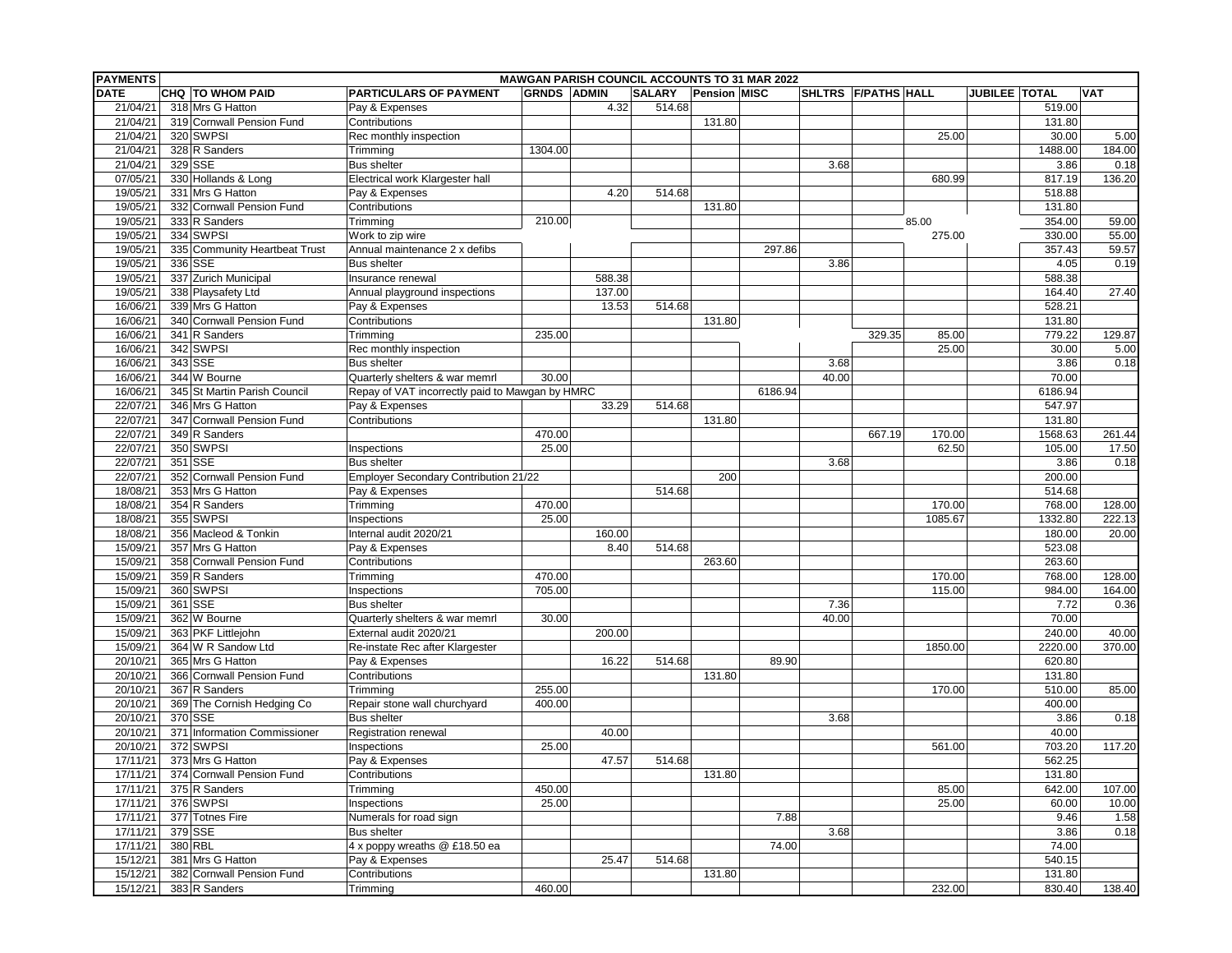|                 |     | 384 SWPSI                       |                                            | 25.00              |                                                      |               |                      |          |                           |                     | 1083.00  |               |          |          |
|-----------------|-----|---------------------------------|--------------------------------------------|--------------------|------------------------------------------------------|---------------|----------------------|----------|---------------------------|---------------------|----------|---------------|----------|----------|
| 15/12/21        |     |                                 | Inspections                                |                    |                                                      |               |                      |          |                           |                     |          |               | 1329.60  | 221.60   |
| 15/12/21        |     | 385 Tsohost                     | Website host & SSL certificate             |                    |                                                      |               |                      | 103.02   |                           |                     |          |               | 123.75   | 20.73    |
| 15/12/21        |     | 386 NETTA Direct                | Christmas lights                           |                    |                                                      |               |                      | 31.24    |                           |                     |          |               | 37.49    | 6.25     |
| 15/12/21        |     | 387 Marraum Ltd                 | Initial plans for outside toilets          |                    |                                                      |               |                      |          |                           |                     | 927.50   |               | 1113.00  | 185.50   |
| 15/12/21        |     | 388 SSE                         | <b>Bus shelter</b>                         |                    |                                                      |               |                      |          | 3.68                      |                     |          |               | 3.86     | 0.18     |
| 15/12/21        |     | 389 Cotswold Decorative Ironwrk | Galvanised crown tree guard                |                    |                                                      |               |                      |          |                           |                     | 295.00   |               | 354.00   | 59.00    |
| 15/12/21        |     | 390 Manaccan Parish Council     | 3 x bench seat bought at auction for Glebe |                    |                                                      |               |                      | 83.79    |                           |                     |          |               | 83.79    |          |
| 15/12/21        |     | 391 W Bourne                    | Quarterly shelters & war memrl             | 30.00              |                                                      |               |                      |          | 40.00                     |                     |          |               | 70.00    |          |
| 19/01/22        |     | 392 Mrs G Hatton                | Pay & Expenses                             |                    | 19.80                                                | 514.68        |                      |          |                           |                     |          |               | 534.48   |          |
|                 |     |                                 |                                            |                    |                                                      |               |                      |          |                           |                     |          |               |          |          |
| 19/01/22        |     | 393 Cornwall Pension Fund       | Contributions                              |                    |                                                      |               | 131.80               |          |                           |                     |          |               | 131.80   |          |
| 19/01/22        |     | 394 R Sanders                   | Trimming                                   | 235.00             |                                                      |               |                      |          |                           |                     | 85.00    |               | 384.00   | 64.00    |
| 19/01/22        |     | 395 SWPSI                       | Inspections                                | 25.00              |                                                      |               |                      |          |                           |                     | 1010.57  |               | 1242.68  | 207.11   |
| 19/01/22        |     | 396 SSE                         | <b>Bus shelter</b>                         |                    |                                                      |               |                      |          | 7.53                      |                     |          |               | 7.89     | 0.36     |
| 19/01/22        |     | 397 RRMC                        | Defib replacement pads                     |                    |                                                      |               |                      | 49.95    |                           |                     |          |               | 49.95    |          |
| 16/02/22        |     | 398 Mrs G Hatton                | Pay & Expenses                             |                    | 11.67                                                | 514.68        |                      |          |                           |                     |          |               | 526.35   |          |
| 16/02/22        |     | 399 Cornwall Pension Fund       | Contributions                              |                    |                                                      |               | 131.80               |          |                           |                     |          |               | 131.80   |          |
| 16/02/22        |     | 400 R Sanders                   | Trimming                                   | 235.00             |                                                      |               |                      |          |                           |                     | 85.00    |               | 384.00   | 64.00    |
| 16/02/22        |     | 401 SWPSI                       | Inspections                                | 25.00              |                                                      |               |                      |          |                           |                     | 175.00   |               | 240.00   | 40.00    |
| 16/02/22        |     | 403 Marraum Ltd                 |                                            |                    |                                                      |               |                      |          |                           |                     | 630.30   |               | 756.36   | 126.06   |
|                 |     |                                 | 2nd & 3rd stage toilets design             |                    |                                                      |               |                      |          |                           |                     |          |               |          |          |
| 16/02/22        |     | 404 Cornwall Council            | May 2021 election re-charges               |                    |                                                      |               |                      | 255.00   |                           |                     |          |               | 255.00   |          |
| 16/03/22        |     | 405 Mrs G Hatton                | Pay & Expenses                             |                    | 14.98                                                | 514.68        |                      |          |                           |                     |          |               | 529.66   |          |
| 16/03/22        |     | 406 Cornwall Pension Fund       | Contributions                              |                    |                                                      |               | 131.80               |          |                           |                     |          |               | 131.80   |          |
| 16/03/22        |     | 407 R Sanders                   | Trimming                                   | 235.00             |                                                      |               |                      |          | 110.00 (tree in cemetery) |                     | 85.00    |               | 516.00   | 86.00    |
| 16/03/22        |     | 408 SWPSI                       | Inspections                                | 25.00              |                                                      |               |                      |          |                           |                     | 25.00    |               | 60.00    | 10.00    |
| 16/03/22        |     | 409 SSE                         | <b>Bus shelter</b>                         |                    |                                                      |               |                      |          | 3.68                      |                     |          |               | 3.86     | 0.18     |
| 16/03/22        |     | 410 Peninsula Medical Services  | First Aid cover for Feast Saturday         |                    |                                                      |               |                      |          |                           |                     |          | 222.00        | 222.00   |          |
| 16/03/22        |     | 411 Thomas Wills                | Stowes Music for Jubilee lunch deposit     |                    |                                                      |               |                      |          |                           |                     |          | 140.00        | 140.00   |          |
| 16/03/22        |     | 412 W Bourne                    | Quarterly shelters & war memrl             | 30.00              |                                                      |               |                      |          | 40.00                     |                     |          |               | 70.00    |          |
|                 | 413 |                                 |                                            |                    |                                                      |               |                      |          |                           |                     |          |               | 0.00     |          |
|                 |     |                                 |                                            |                    |                                                      |               |                      |          |                           |                     |          |               |          |          |
|                 | 414 |                                 |                                            |                    |                                                      |               |                      |          |                           |                     |          |               |          |          |
|                 | 415 |                                 |                                            |                    |                                                      |               |                      |          |                           |                     |          |               |          |          |
|                 |     |                                 |                                            |                    |                                                      |               |                      |          |                           |                     |          |               |          |          |
|                 |     |                                 |                                            |                    |                                                      |               |                      |          |                           |                     |          |               |          |          |
|                 |     |                                 |                                            |                    |                                                      |               |                      |          |                           |                     |          | x check       | 38426.46 |          |
|                 |     |                                 |                                            |                    |                                                      |               |                      |          |                           |                     |          |               |          |          |
| <b>TOTAL</b>    |     | <b>EXPENDITURE</b>              |                                            | 6454.00            | 1324.83                                              |               | 6176.16 1781.60      | 7289.58  | 204.51                    | 996.54              | 10273.53 | 362.00        | 38426.46 | 3563.71  |
|                 |     |                                 |                                            |                    |                                                      |               |                      |          |                           |                     |          |               | 28675.81 |          |
|                 |     |                                 |                                            |                    | <b>MAWGAN PARISH COUNCIL ACCOUNTS TO 30 JUN 2021</b> |               |                      |          |                           |                     |          |               |          |          |
| <b>RECEIPTS</b> |     |                                 |                                            |                    |                                                      |               |                      |          |                           |                     |          |               |          |          |
|                 |     |                                 |                                            |                    |                                                      |               |                      |          |                           |                     |          |               |          |          |
| <b>DATE</b>     |     | <b>FROM WHOM RECEIVED</b>       | <b>PARTICULARS OF RECEIPT</b>              | <b>GRNDS ADMIN</b> |                                                      | <b>SALARY</b> | <b>Gratuity MISC</b> |          |                           | SHLTRS F/PATHS HALL |          | JUBILEE TOTAL |          |          |
| 01/04/21        |     |                                 | End of year balance                        |                    |                                                      |               |                      | 41367.31 |                           |                     |          |               | 41367.31 |          |
| 06/04/21        |     | <b>Recreation Hall</b>          | Payment for Klargester                     |                    |                                                      |               |                      |          |                           |                     | 13265.18 |               | 13265.18 |          |
| 08/04/21        |     | <b>Cornwall Council</b>         | 1st 50% precept                            |                    |                                                      |               |                      | 12800.00 |                           |                     |          |               | 12800.00 |          |
| 08/04/21        |     | <b>Cornwall Council</b>         | 1st 50% CTS grant                          |                    |                                                      |               |                      | 320.75   |                           |                     |          |               | 320.75   |          |
| 05/06/21        |     | <b>Recreation Hall</b>          | Groundworks payment                        |                    |                                                      |               |                      |          |                           |                     | 680.99   |               | 680.99   |          |
|                 |     | <b>HMRC</b>                     | VAT refund                                 |                    | 1784.03                                              |               |                      |          |                           |                     |          |               | 1784.03  |          |
| 06/09/21        |     | Cornwall Council                | 2nd 50% precept                            |                    |                                                      |               |                      | 11050.00 |                           |                     |          | 1750.00       | 12800.00 |          |
| 06/09/21        |     | <b>Cornwall Council</b>         | 2nd 50% CTS grant                          |                    |                                                      |               |                      | 320.74   |                           |                     |          |               | 320.74   |          |
| 30/09/21        |     | <b>Recreation Hall</b>          | Groundworks payment                        |                    |                                                      |               |                      |          |                           |                     | 1850.00  |               |          |          |
|                 |     |                                 |                                            |                    |                                                      |               |                      |          |                           |                     |          |               | 1850.00  |          |
| 28/10/21        |     | <b>Cornwall Council</b>         | CIL ref mawgan Well (2nd 50%)              |                    |                                                      |               |                      | 186.69   |                           |                     |          |               | 186.69   |          |
| 17/11/21        |     | Garras Owlets                   | Poppy wreath                               |                    |                                                      |               |                      | 18.50    |                           |                     |          |               | 18.50    |          |
| 03/12/21        |     | Garras School                   | Poppy wreath                               |                    |                                                      |               |                      | 18.50    |                           |                     |          |               | 18.50    |          |
| 23/12/21        |     | Recreation Hall                 | Initial plans for outside toilets          |                    |                                                      |               |                      |          |                           |                     | 927.50   |               | 927.50   |          |
| 24/02/22        |     | Cornwall Council                | Community Chest for Stowes Music           |                    |                                                      |               |                      |          |                           |                     |          | 300.00        | 300.00   |          |
| 03/03/22        |     | Cornwall Council                | Footpath trimming refund                   |                    |                                                      |               |                      |          |                           | 953.51              |          |               | 953.51   |          |
|                 |     |                                 |                                            |                    |                                                      |               |                      |          |                           |                     |          |               |          |          |
|                 |     |                                 |                                            |                    |                                                      |               |                      |          |                           |                     |          | <b>XCHECK</b> | 87593.70 | 46226.39 |
| <b>TOTAL</b>    |     | <b>RECEIPTS</b>                 |                                            | 0.00               | 1784.03                                              | 0.00          | 0.00                 | 66082.49 | 0.00                      | 953.51              | 16723.67 | 2050.00       | 87593.70 |          |
|                 |     |                                 |                                            |                    |                                                      |               |                      |          |                           | Jubilee balance     |          | 1688.00       |          |          |